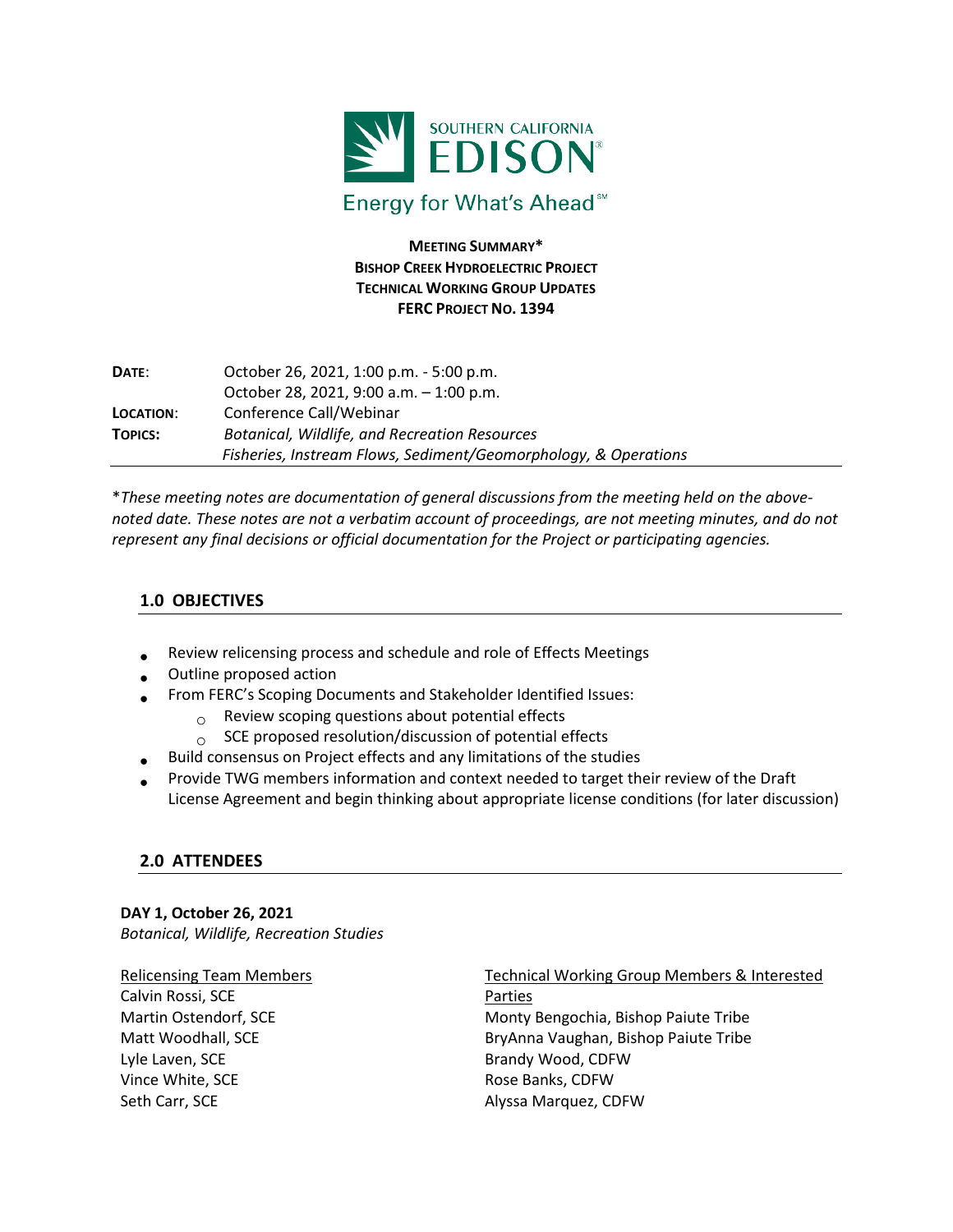Finlay Anderson, Kleinschmidt Matthew Harper, Kleinschmidt Kelly Larimer, Kleinschmidt Shannon Luoma, Kleinschmidt Tyler Kreider, Kleinschmidt Michael Donovan, Psomas Brad Blood, Psomas Edith Read, E Read and Associates, Inc.

Facilitation Team Terra Alpaugh, KW Lindsay Tryba, KW

Patricia Moyer, CDFW Adam Barnett, USFS Philip Desenze, USFS Richard McNeill, USFS Sheila Irons, USFS Tristan Leong, USFS Kary Schlick, USFS Nathan Sill, USFS Joseph Swisher, USFW Lawrence (Larry) Primosch, BLM Ed Hancock, Water Board

#### **DAY 2, October 28, 2021**

*Fisheries, Sediment, Operations Studies*

Relicensing Team Member Martin Ostendorf, SCE Vince White, SCE Matthew Woodhall, SCE Finlay Anderson, Kleinschmidt Kelly Larimer, Kleinschmidt Brandon Kulik, Kleinschmidt Bret Hoffman, Kleinschmidt Matthew Harper, Kleinschmidt Shannon Luoma, Kleinschmidt Tyler Kreider, Kleinschmidt Brad Blood, Psomas Michael Donovan, Psomas Edith Read, E Read and Associates, Inc. Technical Working Group Members & Interested Parties BryAnna Vaughan, Bishop Paiute Tribe Beth Lawson, CDFW Alyssa Marquez, CDFW Brandy Wood, CDFW Tristan Leong, USFS Kary Schlick, USFS Jill North, Water Board Parker Thaler, Water Board

Facilitation Team Mike Harty, KW Lindsay Tryba, KW

#### **3.0 COMPILED ACTION ITEMS**

#### **DAY 1, October 26, 2021**

*Botanical, Wildlife, Recreation Studies*

- **KW** will distribute a link to the relevant Technical Reports
	- Recreation Facilities Condition (REC2) and Land Use and Boundaries (LANDS 1): [Link](https://nam02.safelinks.protection.outlook.com/?url=https%3A%2F%2Fkleinschmidt.sharefile.com%2Fshare%2Fview%2Fscd04163227ee41ecb2f5b9e7f1dbf86f%2Ffofa52b8-040d-40e2-b980-b325c604e7fb&data=04%7C01%7CLTryba%40kearnswest.com%7Ca2ca8dd2f0c24ec4fd5908d999aa2556%7C51344e6568804bdc9b0ccb48e39ca3b5%7C0%7C0%7C637709778352939018%7CUnknown%7CTWFpbGZsb3d8eyJWIjoiMC4wLjAwMDAiLCJQIjoiV2luMzIiLCJBTiI6Ik1haWwiLCJXVCI6Mn0%3D%7C1000&sdata=9qvsZ%2FucWz4%2BDUBndqO3m39r3AWsdUDDeY7d%2F25sRfw%3D&reserved=0)
		- Note: Because the Recreation Use and Needs study (REC 1) is ongoing, with field data being collected through November, a final report will not be ready until the DLA in January. The Relicensing Team is drafting a memo now about that study that will be included with the Updated Study Report (USR) (which will be filed 11/4).
	- Botanical and Wildlife Reports[: Link](https://nam02.safelinks.protection.outlook.com/?url=https%3A%2F%2Fkleinschmidt.sharefile.com%2Fshare%2Fview%2Fsac7eccf613ca426f8cddde4dca5d6e0b%2Ffo7d81bf-07b0-430c-83b3-2b6b71b87e9b&data=04%7C01%7CLTryba%40kearnswest.com%7Ca2ca8dd2f0c24ec4fd5908d999aa2556%7C51344e6568804bdc9b0ccb48e39ca3b5%7C0%7C0%7C637709778352939018%7CUnknown%7CTWFpbGZsb3d8eyJWIjoiMC4wLjAwMDAiLCJQIjoiV2luMzIiLCJBTiI6Ik1haWwiLCJXVCI6Mn0%3D%7C1000&sdata=gyB1hQx%2BIOzKbc7uYqhbxpyunS1IR3HAZwJY1r7e5%2Fk%3D&reserved=0)
		- SCE Avian Protection Plan (APP) can be found in Attachment C of the above Wildlife Report (starting on Pg. 87 [link\)](https://nam02.safelinks.protection.outlook.com/?url=https%3A%2F%2Fkleinschmidt.sharefile.com%2Fshare%2Fview%2Fsac7eccf613ca426f8cddde4dca5d6e0b%2Ffo7d81bf-07b0-430c-83b3-2b6b71b87e9b&data=04%7C01%7CLTryba%40kearnswest.com%7Ca2ca8dd2f0c24ec4fd5908d999aa2556%7C51344e6568804bdc9b0ccb48e39ca3b5%7C0%7C0%7C637709778352948969%7CUnknown%7CTWFpbGZsb3d8eyJWIjoiMC4wLjAwMDAiLCJQIjoiV2luMzIiLCJBTiI6Ik1haWwiLCJXVCI6Mn0%3D%7C1000&sdata=3QG3GnC5LXZqtXj3c2iFbH5Z9k3TN9YEO4LJSgXRrxQ%3D&reserved=0)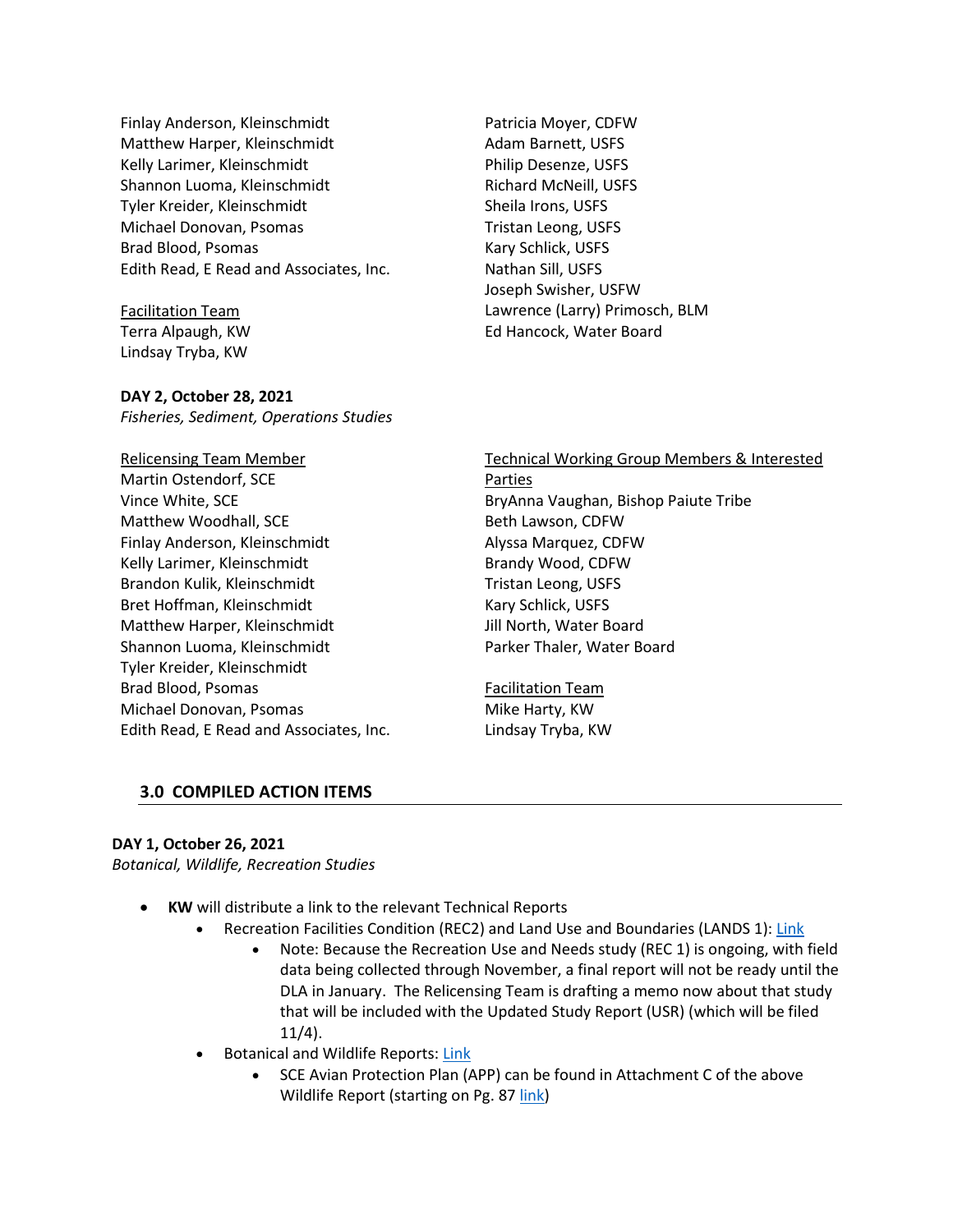- **KW** will distribute Edith Read's 5-year monitoring reports: [Bishop Creek Monitoring Reports.](https://nam02.safelinks.protection.outlook.com/?url=https%3A%2F%2Fkleinschmidt.sharefile.com%2Fshare%2Fview%2Fs97290070432247ff9f9dd3754e0147a9%2Ffo8c1c4d-6707-47a5-a1bd-0a9fcebea35b&data=04%7C01%7CLTryba%40kearnswest.com%7Ca2ca8dd2f0c24ec4fd5908d999aa2556%7C51344e6568804bdc9b0ccb48e39ca3b5%7C0%7C0%7C637709778352948969%7CUnknown%7CTWFpbGZsb3d8eyJWIjoiMC4wLjAwMDAiLCJQIjoiV2luMzIiLCJBTiI6Ik1haWwiLCJXVCI6Mn0%3D%7C1000&sdata=uYsbCVGOIYkL46sk%2FyJrEdD3pW528aj%2FvMn6v7bRH7c%3D&reserved=0)
- **KW** will distribute a copy of the Annual Avian Training.
- **Edith Read** will confirm that Site 4.2 is on the Technical Report map; if it is not, it will be added.
- **Kleinschmidt** will follow up with **USFS** re: the spatial data for the cottonwood demographic data and the riparian survey spatial data (not just the data for sensitive and invasive plants).
- **Brad Blood** will send **CDFW** the deer population GIS data that he made using CDFW's data.
- **USFS** will compile a list of questions re: recreation effects within the next two weeks and follow up to schedule a focus meeting with SCE if needed.

### **DAY 2, October 28, 2021**

*Fisheries, Sediment, Operations Studies*

- **KW** will invite additional USFS staff to the 11/4 Operations Model meeting (in addition to Tristan and Todd, KW will add Casey, Kary, and Michael).
	- o **Relicensing Team** offered to set up an additional meeting with USFS if the 11/4 Ops Model meeting and 11/18 USR meeting do not answer their questions.
- **Relicensing Team** will distribute a brief technical report on the water quality data with the USR report in advance of the 11/18 USR meeting. An annual report (scheduled for release in early 2022 before the Draft License Application) will also contain this data.
- **Relicensing Team** will extend the deadline for comments on the Wildlife reports until Friday, 11/29, to accommodate **USFS's** schedule.

### **4.0 INTRODUCTION & GENERAL QUESTIONS**

*Note: The same introductory information, described below, was covered at both the October 26th and October 28th meetings.*

The Kearns & West facilitator welcomed participants and introduced the Kleinschmidt Relicensing Team ("Team"). The meeting was organized around twenty-one discreet scoping questions; those questions originated from the FERC Scoping Document (SD1) and subsequent Technical Working Group (TWG) discussions in which TWG members identified additional management objectives that needed investigation, and the study plans were then designed to address them. Ultimately, FERC will make analysis of these questions in the core of their National Environmental Policy Act (NEPA) review. The meeting was divided into subject-specific blocks (Botanical, Wildlife, Recreation, Fisheries, Sediment, and Operations Modeling ) in which each Team resource-area lead addressed the scoping questions related to that resource area by providing an overview of the study plans' preliminary findings on project effects. Participants were invited to ask questions throughout.

Finlay Anderson, the Team Lead, provided an overview of SCE's Proposed Action with respect to the Project: SCE is proposing no change in Project facilities or operations as compared to current license conditions. Minor FERC boundary adjustments are being proposed to account for existing activities. The Project Facilities and Operations Plan will include provisions for both routine and asneeded maintenance of mechanical and structural elements, such as maintaining low-level-outlets (LLOs), gates, and intakes. The plan will also define and refine procedures relative to sediment release, as well as any other maintenance activities that have the potential to mobilize sediment or have other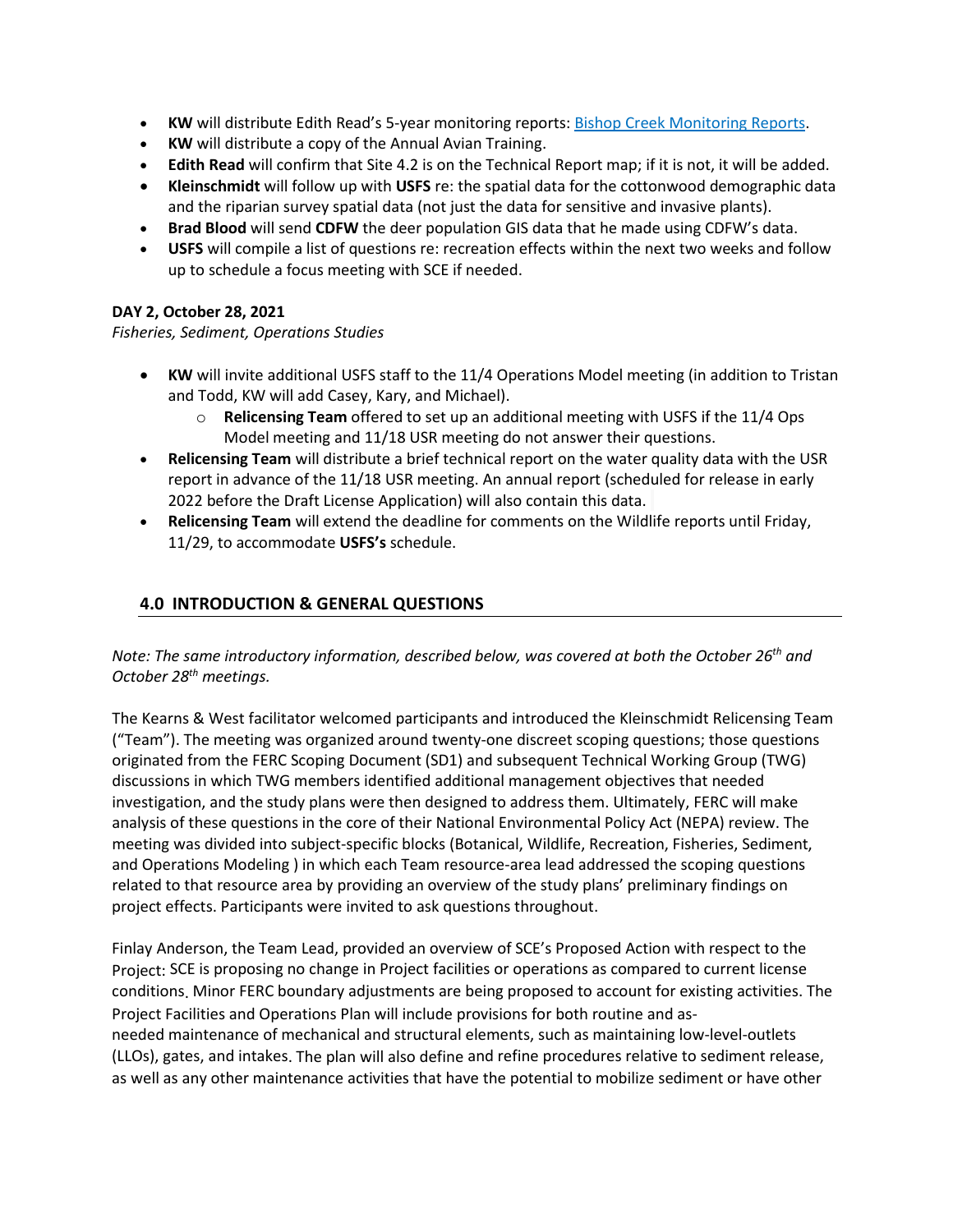potential environmental consequences. The Plan will be implemented in compliance with existing best management practices.

The presentation slides are available on the project website and are not summarized here. The summary below identifies the effects of each study as identified by the Team resource-area lead and focuses on questions and comments from participants and any action items that resulted from the conversation (all of which are compiled in Section 3.0 above).

# *SECTIONS 5.0 TO 8.0 BELOW WERE COVERED AS PART OF THE OCTOBER 26TH MEETING.*

### **5.0 BOTANICAL**

### **5.1 RELEVANT SCOPING QUESTIONS & OVERVIEW OF EFFECTS**

The following were the relevant scoping questions for the botanical study plans, followed by the Team's high-level assessment of Project effects based on the study results. Reference the meeting slides for more detail.

- (7) Potential impacts to changes in the riparian community as a whole, including black cottonwood.
	- o *No Project effects on riparian community from continued Project operations and maintenance identified*.
- (8) Effects of continued Project operations and maintenance on distribution of invasive plants in the Project Area.
	- o *Data does not indicate whether the number or abundance of invasive plants (other than Robinia) is related to Project activities.; total of 17 invasive species, including black locust, were observed during the 2019 and 2020 surveys. Continued perennialization of the reach between Powerhouses 4 and 5 from the existing instream flow release program will likely result in an expansion of the invasive tree black locust unless eradicated.*
- (9) Effects of continued Project operations and maintenance on sensitive or special-status plants in the Project Area.
	- o *No Project effects from continued Project operations and maintenance identified*.

# **5.2 QUESTIONS & COMMENTS**

Edith Read, Relicensing Team Botanical Lead, presented the Relicensing Team's conclusions about Project effects based on the botanical studies. Questions and comments from participants included:

- Question (Q) (USFW): Is the riparian community consistent with a diverse age class/structure. How is Black locust recruited (for the non-botanists) or become established?
	- $\circ$  Response (R) (Relicensing Team): Yes, it is a diverse age class (on the basis of height). Botanists do not know exactly how black locust become established. There are several theories; for example, some botanists think that pods are dropped by migrating birds.
- Q (USFS): Cottonwood grows in alluvial soils and tolerates flooding but also requires sufficient drainage of soils. Do you think that the perennial flows may be inundating the root balls and affecting the populations?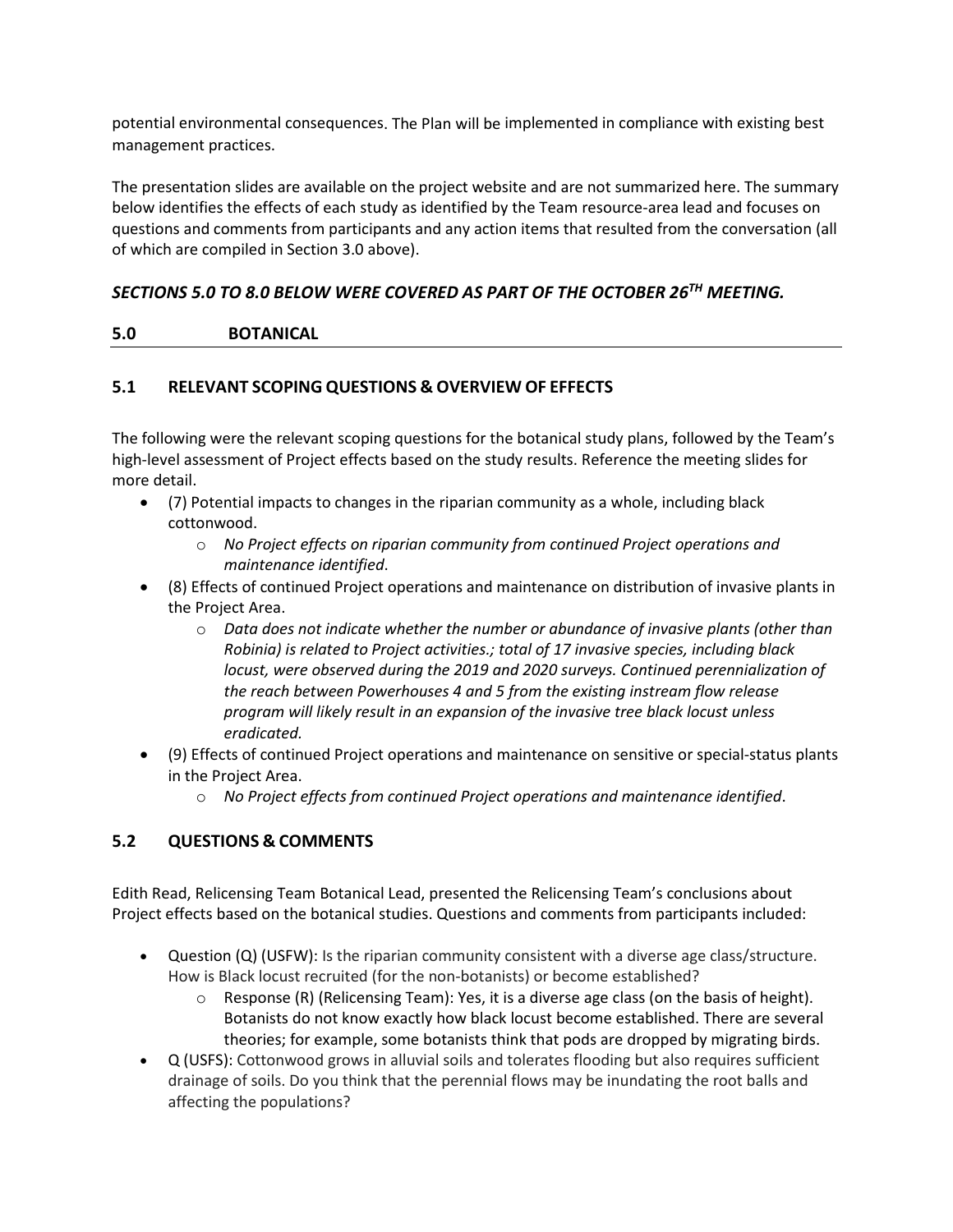- R (Relicensing Team): It is possible, but dissolved oxygen content is likely relatively high (because it is sandy, rocky soil), so I would not expect to see a large issue with this.
- Q (CDFW): Is site 4.2 on the Technical Report map?
	- $\circ$  R (Relicensing Team): Yes, it should be, and if it is not, then we will add it.
- Q (USFS): What about the effects of maintaining plant operations in the face of climate change? You keep stating that plant operations will remain the same, but the environment may change.
	- $\circ$  R (Relicensing Team): With warmer climates, we may see changes in the elevation range of various plants. There is a potential for indigenous communities to move plants. The minimum flow requirements are determined in consultation with FERC and other agencies.
- Q (CDFW): Could you go into more detail regarding the physical difference between sites 4.1 and 4.2 from the Final Technical Report?
- R (Relicensing Team): There is a stream meander between the two sites, wherein the left bank (as seen by someone looking downstream) of Site 4.1 has more of a northwest-facing aspect while the same bank at Site 4.2 has a southwest-facing aspect.Q (CDFW): How did you determine that there was no effect on the riparian community?
	- o R (Relicensing Team): We did not find any effects that could be directly related to the Project other thanthrough the minimum instream flow release program, which increased abundance of the riparian community between Powerhouses 4 and 5. Prior to the program, those reaches had an ephemeral hydrologic regime .
- Q (CDFW): When can we see the written analysis of the effects?
	- $\circ$  R (Relicensing Team): The first written analysis of the effects will be seen in the Draft License Agreement (DLA).
- Q (CDFW): You mentioned size demographic data. Did you collect that with all study sites? Is that available for review? Is it on the website?
	- $\circ$  R (Relicensing Team): Yes, the reports were submitted to various agencies as part of the FERC process. [5-year monitoring reports available here: Bishop Creek Monitoring [Reports\]](https://nam02.safelinks.protection.outlook.com/?url=https%3A%2F%2Fkleinschmidt.sharefile.com%2Fshare%2Fview%2Fs97290070432247ff9f9dd3754e0147a9%2Ffo8c1c4d-6707-47a5-a1bd-0a9fcebea35b&data=04%7C01%7CLTryba%40kearnswest.com%7Ca2ca8dd2f0c24ec4fd5908d999aa2556%7C51344e6568804bdc9b0ccb48e39ca3b5%7C0%7C0%7C637709778352948969%7CUnknown%7CTWFpbGZsb3d8eyJWIjoiMC4wLjAwMDAiLCJQIjoiV2luMzIiLCJBTiI6Ik1haWwiLCJXVCI6Mn0%3D%7C1000&sdata=uYsbCVGOIYkL46sk%2FyJrEdD3pW528aj%2FvMn6v7bRH7c%3D&reserved=0).
- Q (USFW): Can we please get the cottonwood demographic data and riparian site spatial data before comments are due?
	- $\circ$  R (Relicensing Team): The 2021 Botanical Technical Reports and shape files for invasive and special status plants can be found on Kleinschmidt's ShareFile a[t this linked site.](https://kleinschmidt.sharefile.com/share/view/sd4813c30f17b429cbb7ff059dc976717/fof33ab1-8e0d-490d-a21b-f6fbc3d049de)
		- $\circ$  Q (USFS): I downloaded all the spatial data I could find, but I did not see the locations for the riparian monitoring sites, just the sensitive and invasive plants survey information.
			- o R (Relicensing Team): We will double-check and follow up.

# **5.3 ACTION ITEMS**

- **KW** will distribute a link to the relevant Botanical Reports: [Link](https://nam02.safelinks.protection.outlook.com/?url=https%3A%2F%2Fkleinschmidt.sharefile.com%2Fshare%2Fview%2Fsac7eccf613ca426f8cddde4dca5d6e0b%2Ffo7d81bf-07b0-430c-83b3-2b6b71b87e9b&data=04%7C01%7CLTryba%40kearnswest.com%7Ca2ca8dd2f0c24ec4fd5908d999aa2556%7C51344e6568804bdc9b0ccb48e39ca3b5%7C0%7C0%7C637709778352939018%7CUnknown%7CTWFpbGZsb3d8eyJWIjoiMC4wLjAwMDAiLCJQIjoiV2luMzIiLCJBTiI6Ik1haWwiLCJXVCI6Mn0%3D%7C1000&sdata=gyB1hQx%2BIOzKbc7uYqhbxpyunS1IR3HAZwJY1r7e5%2Fk%3D&reserved=0)
- **KW** will distribute Edith Read's 5-year monitoring reports: [Bishop Creek Monitoring Reports.](https://nam02.safelinks.protection.outlook.com/?url=https%3A%2F%2Fkleinschmidt.sharefile.com%2Fshare%2Fview%2Fs97290070432247ff9f9dd3754e0147a9%2Ffo8c1c4d-6707-47a5-a1bd-0a9fcebea35b&data=04%7C01%7CLTryba%40kearnswest.com%7Ca2ca8dd2f0c24ec4fd5908d999aa2556%7C51344e6568804bdc9b0ccb48e39ca3b5%7C0%7C0%7C637709778352948969%7CUnknown%7CTWFpbGZsb3d8eyJWIjoiMC4wLjAwMDAiLCJQIjoiV2luMzIiLCJBTiI6Ik1haWwiLCJXVCI6Mn0%3D%7C1000&sdata=uYsbCVGOIYkL46sk%2FyJrEdD3pW528aj%2FvMn6v7bRH7c%3D&reserved=0)
- **Edith Read** will confirm that Site 4.2 is on the Technical Report map; if it is not, it will be added.
- **Kleinschmidt** will follow up with **USFS** re: the spatial data for the cottonwood demographic data and the riparian survey spatial data (not just the data for sensitive and invasive plants).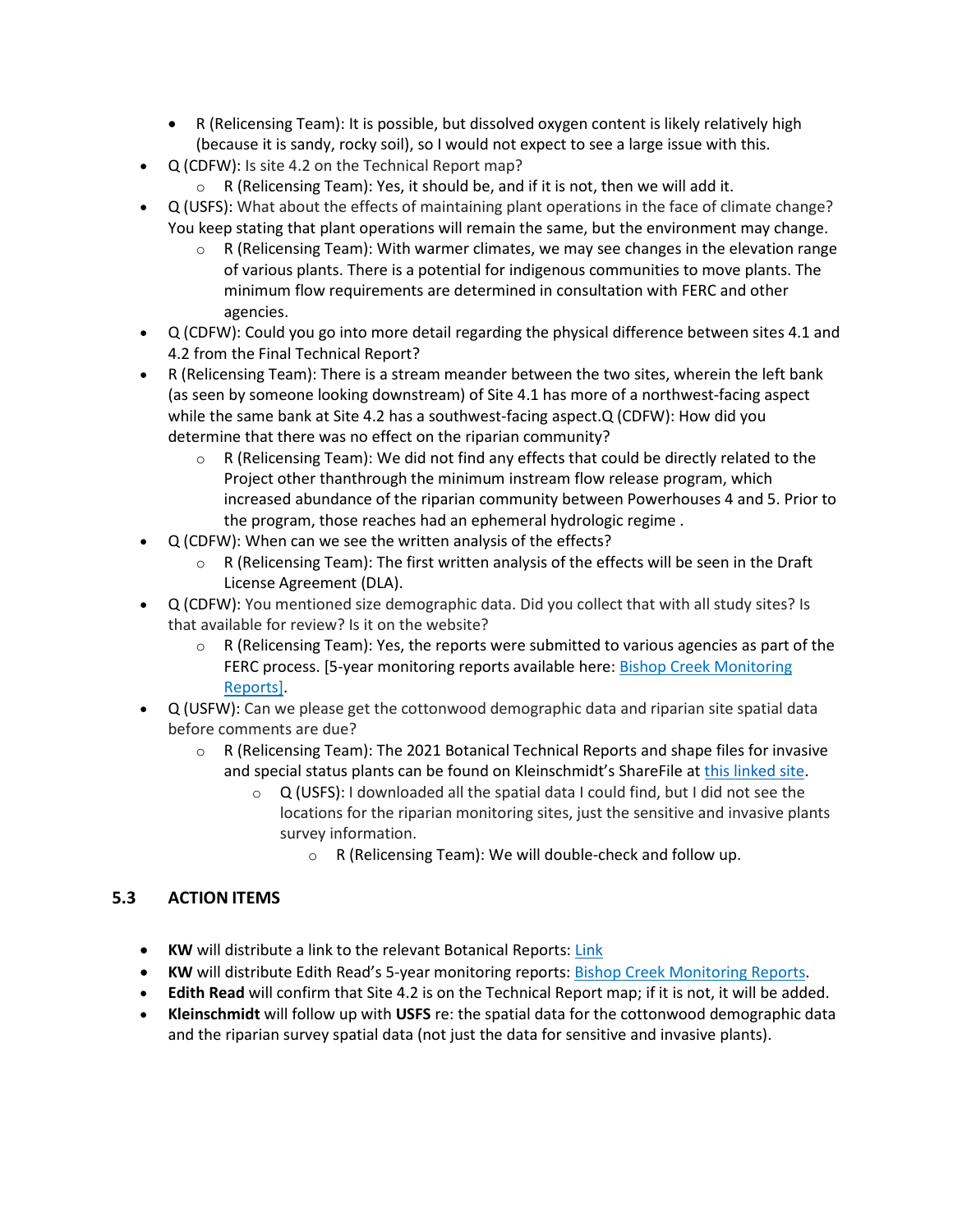### **6.1 RELEVANT SCOPING QUESTIONS & OVERVIEW OF EFFECTS**

The following were the relevant scoping questions for the wildlife study plans, followed by the Team's high-level assessment of Project effects based on the study results. Reference the meeting slides for more detail.

- (10) Effects of continued Project operation on riparian and wetland habitat and associated wildlife, including waterfowl and wetland dependent birds.
	- o *No Project effects from continued Project operations and maintenance identified.*
- (11) Effects of continued Project construction, operation and maintenance on upland wildlife habitat and associated wildlife.
	- o *No Project effects from continued Project operations and maintenance identified. There are no changes in Project Operations or Maintenance from existing practices and no new construction of facilities.*
- (12) Effects of continued operation and maintenance of the Project transmission lines on migratory birds and raptors.
	- o *No Project effects from continued Project operations and maintenance identified as the Project transmission lines are constrained to a small footprint and mostly outside of the Project boundary. There are no changes in Project Operations or Maintenance from existing practices, and no deaths to migratory birds or raptors have been reported.*
- (13) Indirect effects (i.e., recreational activities related to the Project) of Project operation and maintenance on wildlife species (mule deer).
	- o *No indirect Project effects from continued Project operations and maintenance identified. Over 80 wildlife species were observed at Project facilities during surveys. Mule deer and other wildlife have adjusted activity patterns to the presence of the Project and recreationalists.*
- (14) Effects of Project operation and maintenance on federally endangered species, including Sierra Nevada yellow-legged frog. Sierra Nevada bighorn sheep, southern willow flycatcher, southern mountain yellow-legged frog), and designated critical habitat (Sierra Nevada yellowlegged frog and Sierra Nevada bighorn sheep).
	- o *No Project effects from continued Project operations and maintenance identified. There are no known populations of yellow-legged frogs (confirmed by literature review). No special status amphibians were observed in surveys, and no nesting populations or transient populations of Southwestern Willow Flycatcher were observed. No Project effects occur on critical habitat because (1) there are no proposed infrastructure changes or construction; and (2) routine O&M occurs outside of these areas.*

# **6.2 QUESTIONS & COMMENTS**

Brad Blood, Relicensing Team Wildlife Lead, presented the Relicensing Team's conclusions about Project effects based on the wildlife study. Questions and comments from participants included:

- Q (Water Board): Do you have an estimate on the size of the mule deer population?
	- $\circ$  R (Relicensing Team): I do not, but CDFW has data from tagged deer in two herds.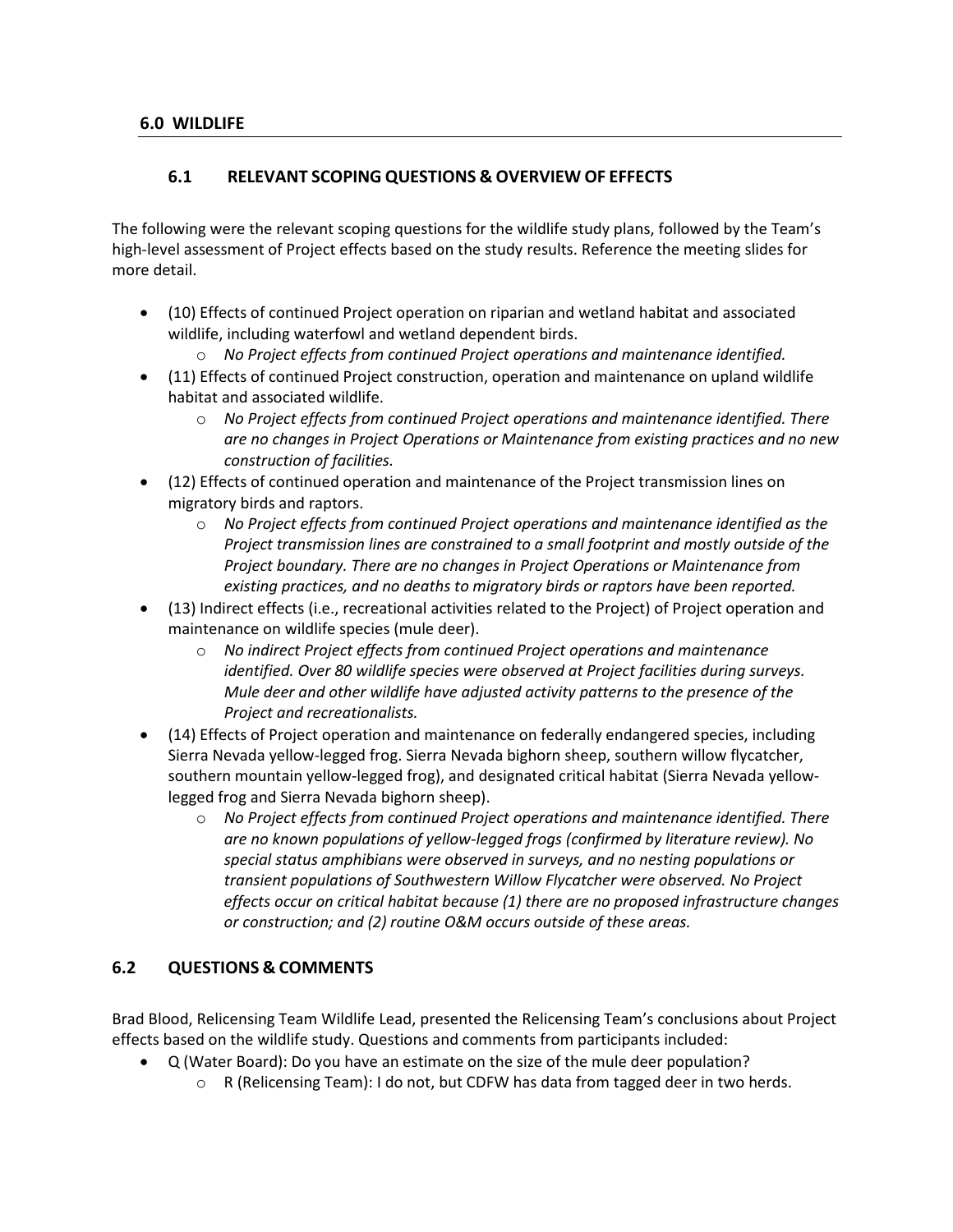- Q (CDFW): Does the avian protection plan include protection of nesting birds during the nesting bird season from maintenance operations?
	- $\circ$  R (Relicensing Team): Yes, SCE has a rigorous training plan for identifying, reporting, and monitoring nesting birds. This will be distributed to participants following this meeting.
- Q (USFS): Can you explain if SCE has observed any unauthorized OHV use? If so, can you explain how that has been analyzed in the wildlife or botany report? Does the recreation report catalog trails, both authorized and other?
	- o R (Relicensing Team): I am not aware of any unauthorized OHV, and unauthorized OHV use was not reviewed in this report. The Recreation Report reviews dispersed use around the reservoirs (user-created trails), but there was not an assessment of all forest system trails in the areas.
- Q (USFS): Is the presence of fish and chytrid the reason we do not find frogs?
	- o R (Relicensing Team): That is correct; we assume that the presence of trout and chytrid have precluded the presence of frogs.

# **6.3 ACTION ITEMS**

- **KW** will distribute a copy of the Annual Avian Training.
- **Brad Blood** will send **CDFW** the deer population GIS data that he made using CDFW's data.

### **7.0 RECREATION**

# **7.1 RELEVANT SCOPING QUESTIONS & OVERVIEW OF EFFECTS**

The following were the relevant scoping questions for the recreation study plans, followed by the Team's high-level assessment of Project effects based on the study results. Reference the meeting slides for more detail.

- (16) Effects of continued Project operation on recreational use in the Project area, including the adequacy of existing recreational access and capacity of existing recreational facilities, and (17) Evaluate current recreational use and future recreation needs for the Project.
	- o *Because SCE is proposing no changes to facilities, operations, or maintenance activities, no effects of continued operation on recreation have been identified.*
	- o *Project induced recreation opportunities are associated with Project reservoirs (Lake Sabrina, South Lake, and Intake No. 2 Reservoir). Recreational opportunities at reservoirs would generally include boating, recreational fishing, shoreline access, photography, and scenic views of the lakes.* 
		- *Other non-Project recreational opportunities in the vicinity include established campgrounds, recreational fishing, and other facilities related to wilderness hiking.*
- (18) Accuracy of the current Project boundary, and whether lands should be added to or removed from the Project boundary.
	- o *SCE is proposing no changes to facilities, operations, or maintenance activities for its next license.*

### **7.2 QUESTIONS AND COMMENTS**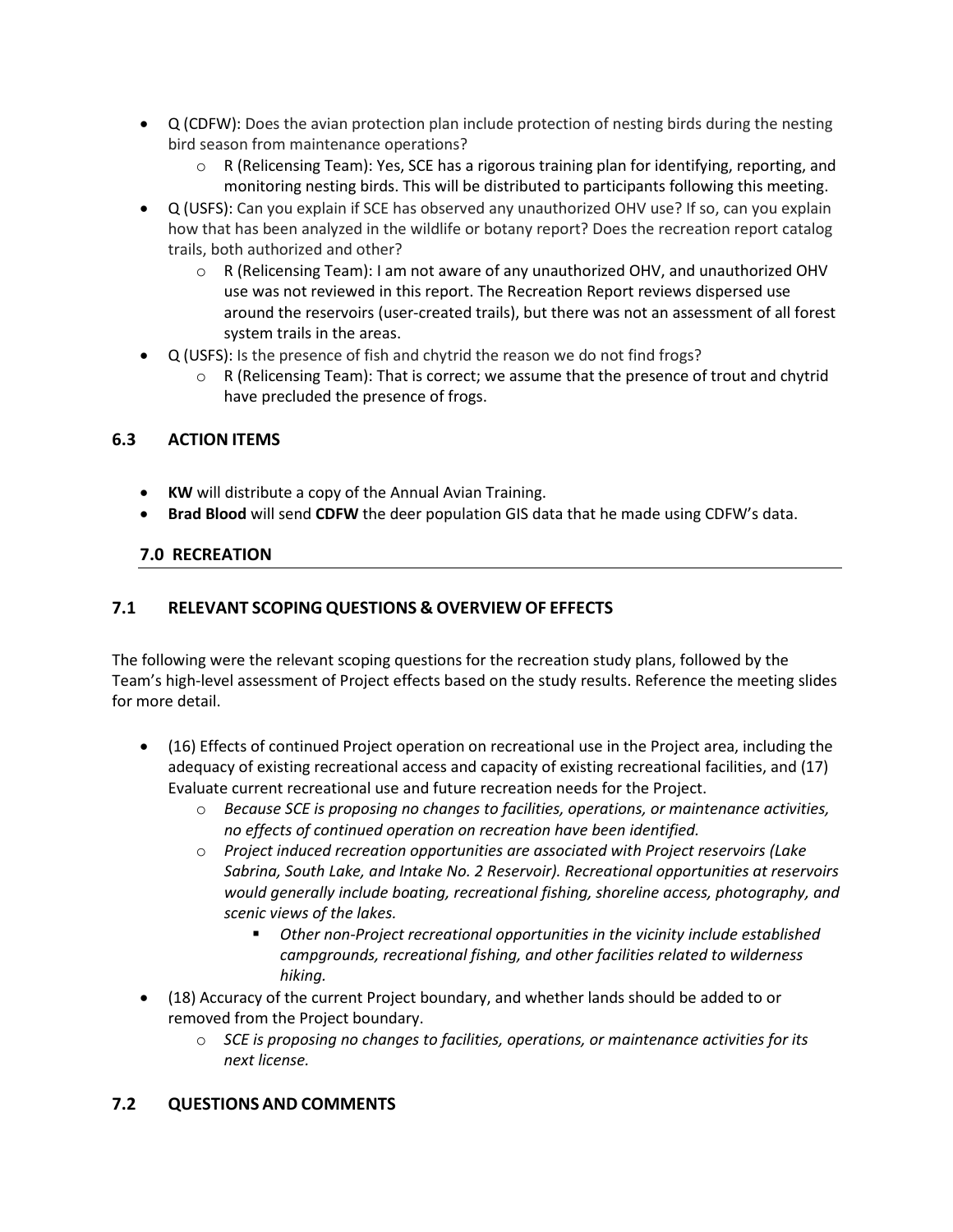Matthew Harper, Relicensing Team Recreation Lead, presented the Relicensing Team's conclusions about Project effects based on recreation and lands-related studies. Questions and comments from participants included:

- Q (USFS): The USFS believes that there is a nexus between recreational uses and the Project. Much of the recreation use between Lake Sabrina and South Lake is related to the Project. The USFS requests more discussion to get to a place where we can agree on this.
	- $\circ$  R (Relicensing Team): Once we have finalized the data from the ongoing studies, we can have a deeper conversation about this.
- Q (USFS): Could you explain the data behind the determination that SCE finds a lack of connection between recreation use and the Project?
	- o R (Relicensing Team): SCE can provide greater detail after the study results are finalized. The Relicensing Team will also review the original study objectives surrounding the determination of nexus that was determined at the beginning of this process and incorporated into study scope.
- Q (USFS): By changes to project facilities, you mean to say no major project facility changes (operational) or boundary changes, but not necessarily upgrades or recreation features that may be improved, etc.?
	- o R (Relicensing Team): Yes, that's correct.

### **7.3 ACTION ITEMS**

• There were no action items in this section.

# **8.0 REVIEW SCHEDULE AND UPCOMING DATES**

### **8.1 OVERVIEW**

Upcoming dates:

- $\circ$  Informal (non-FERC required) comments due back on Technical Reports and memos
- as follows:
	- **Plants/Wildlife Tech Reports 10/28**
	- $\blacksquare$  Lands and Boundary Memo 12/5
	- Facilities Conditions Tech Report 12/14
- $_{\bigcirc}$  Upcoming TWG Engagement Meetings:
	- **Fisheries, IFIM, Operations Model, Sediment and Water Quality Effects Meeting** 10/28
	- **D**erations Model Follow up  $-11/4$
	- Meetings to discuss preliminary license conditions  $-12/7$  & 12/9
	- Continued preliminary license conditions discussions anticipated  $2/15/22 4/30/22$

### Updated Study Report

- 1. To be filed 11/4/21
	- a. USR Meeting 11/18/21
	- b. USR Meeting Summary due to FERC 12/3/21
	- c. Comments due on USR Meeting Summary  $-1/3/22$ <sup>\*</sup>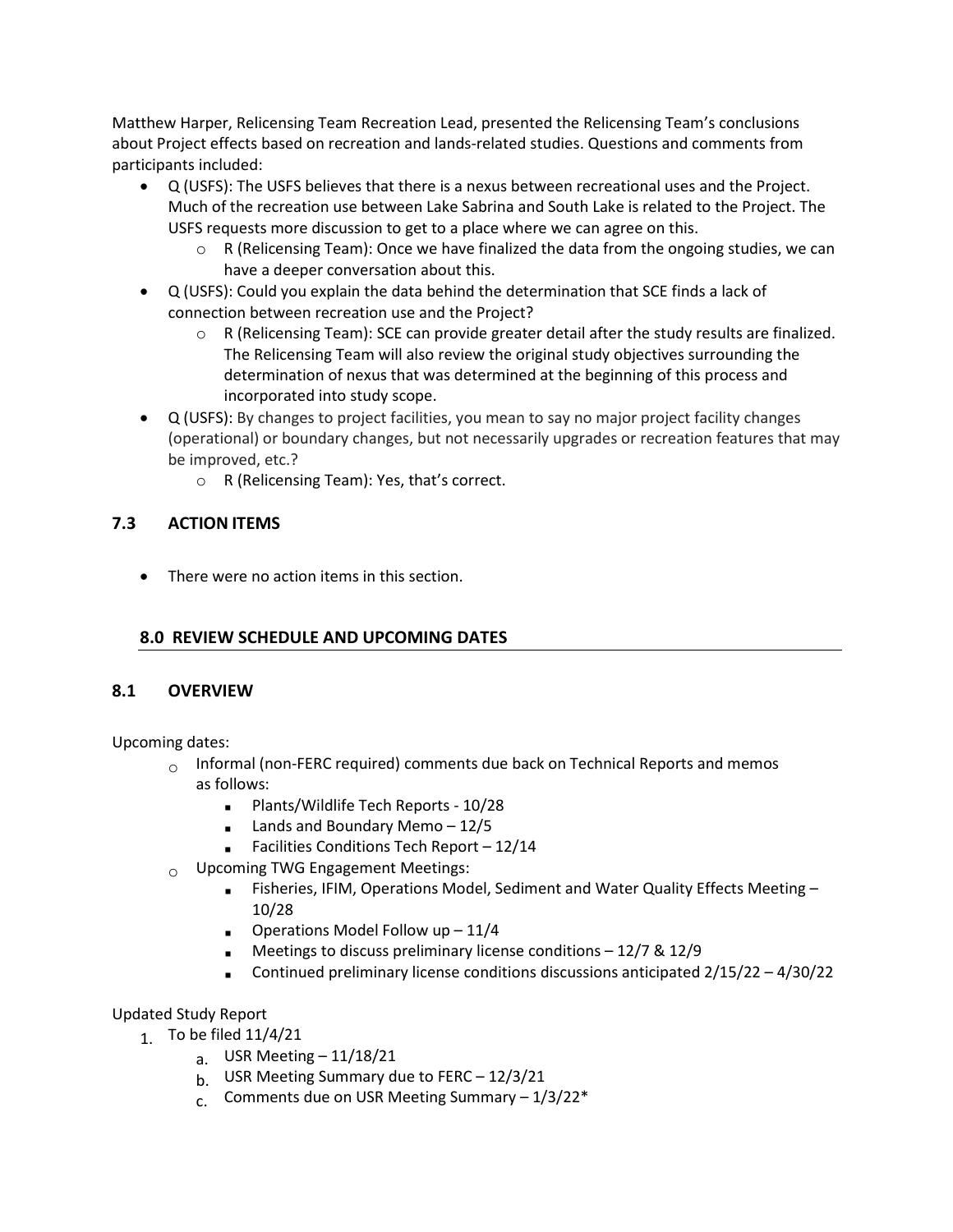- d. Includes study modification requests and formal disagreements with the Meeting Summary
- e. SCE Response to any disagreements or comments received due to FERC  $2/2/22^*$
- $f.$  FERC Dispute Resolution and Decision due 3/4/22
	- $i$ <sup>\*</sup>If no disputes or study modification requests arise by  $1/3/22$ ; USR is deemed approved

Draft License Application due to FERC 1/31/22 Final License Application due to FERC 6/30/22

### **8.2 QUESTIONS AND COMMENTS**

Finlay Anderson, Team Lead, presented the schedule and upcoming dates. Questions and comments from participants included:

- Q (USFS): Regarding the recreational effects, the USFS is ready to discuss and submit informal comments to SCE before going through the formal FERC process. The USFS will work internally to consolidate our questions and then meet with the Relicensing Team.
	- R (Relicensing Team): Yes, we can consider setting up a meeting with USFS to discuss this. Edison is still gathering information from the ongoing studies. There might be time to address these disagreements at the 12/7 and 12/9 PM&E meetings, if not before.

### **8.3 ACTION ITEMS**

• **USFS** will compile a list of questions re: recreation effects within the next two weeks and follow up to schedule a focus meeting with SCE if needed.

The Relicensing Team thanked attendees and adjourned the 10/26 meeting.

# *SECTIONS 9.0 TO 12.0 BELOW WERE COVERED AS PART OF THE OCTOBER 28TH MEETING.*

### **9.0 WATER QUALITY**

### **9.1 OVERVIEW**

The following were the relevant scoping questions for the water quality study plans, followed by the Team's high-level assessment of Project effects based on the study results. Reference the meeting slides for more detail.

- (1) Effects of continued Project operation and facilities on water quality in Project reservoirs and Project affected stream reaches.
	- o *No Project efforts on South Lake or Lake Sabrina due to operations / facilities. Elevated levels (above basin objectives) of TDS below intake elevation appear to be natural and unrelated to operations/facilities.*
	- o *Very limited or no mixing/turnover.*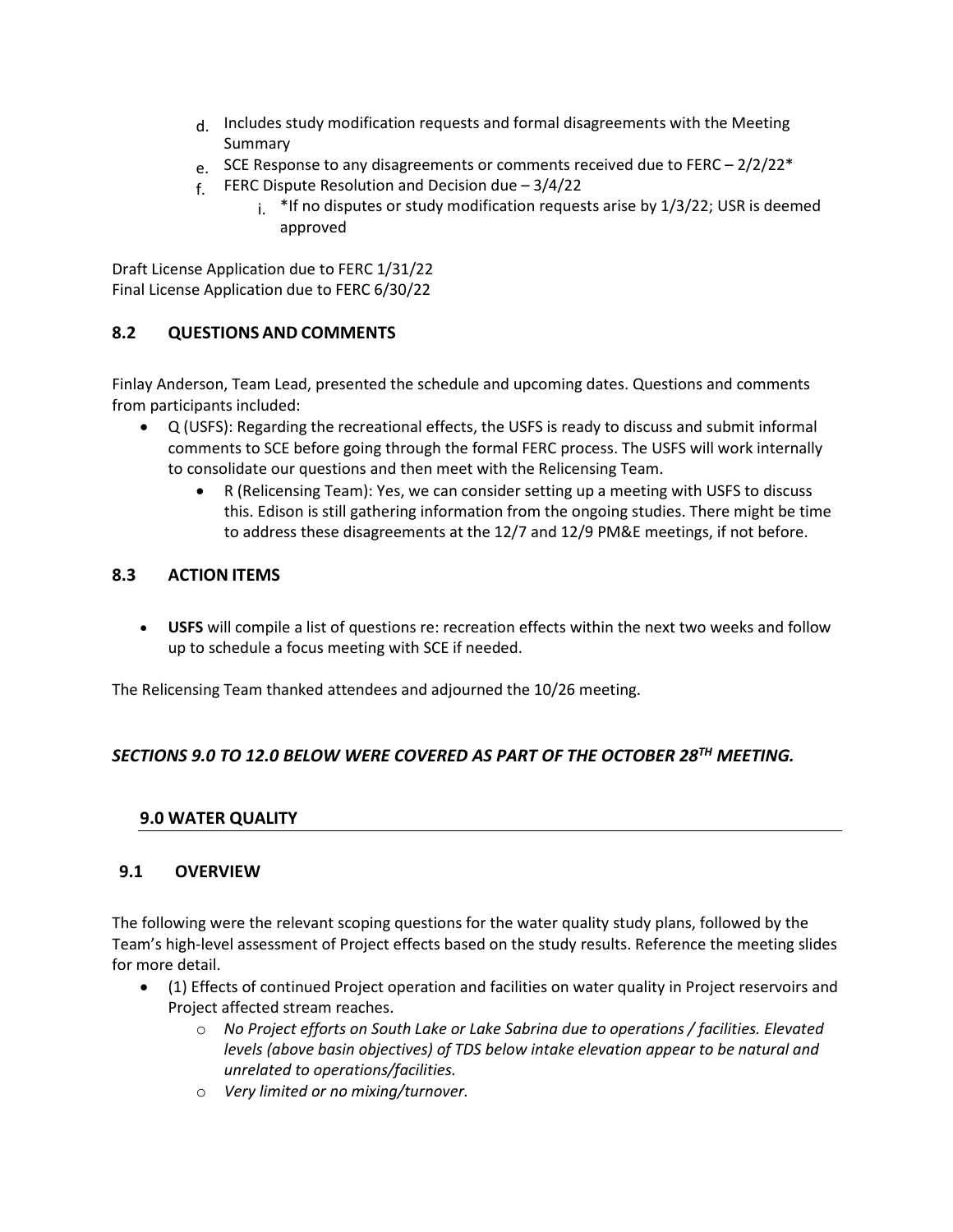o *No Project efforts on Bishop Creek due to operations / facilities.*

# **9.2 QUESTIONS & COMMENTS**

Michael Donovan, Relicensing Team Water Quality Lead, presented the Relicensing Team's conclusions about Project effects based on the water quality study. Questions and comments from participants included:

- Question (Q) (USFS): Regarding the mixing, is that because you did not see any mixing, or is that due to the time constraints of the study?
	- $\circ$  Response (R) (Relicensing Team): It is a meromictic lake, which means that the layers do not mix.
- Q (USFS): What's the temperature differentiation between those layers?
	- $\circ$  R (Relicensing Team): I am unsure of the exact temperatures off the top of my head. At first, the temperature increases as it gets deeper, which is typical of a meromictic lake.
- Q (SWRCB): Approximately how deep is the lake?
	- $\circ$  R (Relicensing Team): The deepest part is around 240 feet when the lake is close to full.
- Q (Water Board): Were any other basin plan parameters detected at any significant levels?
	- $\circ$  R (Relicensing Team): E. coli was identified. There were very low levels of TDS below the intake elevation, which appear to be natural and unrelated to operations/facilities.
- Q (USFS): Does the report document the volume or depth when you see low dissolved oxygen (DO)? Is this below 2mg?
	- $\circ$  R (Relicensing Team): Yes, it goes below 2mg, but the report does not include the volume, only the depth. The document shows profiles for every transect.
- Q (Bishop Paiute Tribe): Can you please share the E. coli data collected?
	- $\circ$  R (Relicensing Team): Yes, we will distribute a small technical report on the collected E. coli data with the USR report in advance of the USR meeting (on 11/18). An annual report (released in early 2022 before the Draft License Application) will also contain this data.
- Q (USFS): Does the upper layer of the lake mix at all?
	- $\circ$  R (Relicensing Team): We collected samples both above and below the outlet, as well as below the low dissolved oxygen (DO) zone. Water quality was very similar above and below the outlet.

### **9.3 ACTION ITEMS**

• **Relicensing Team** will distribute a small technical report on sampled water quality data, including the collected E. coli data with the USR report in advance of the USR meeting (on 11/18). An annual report (released in early 2022 before the Draft License Application) will also contain this data.

### **10.0 INSTREAM FLOW**

### **10.1 OVERVIEW**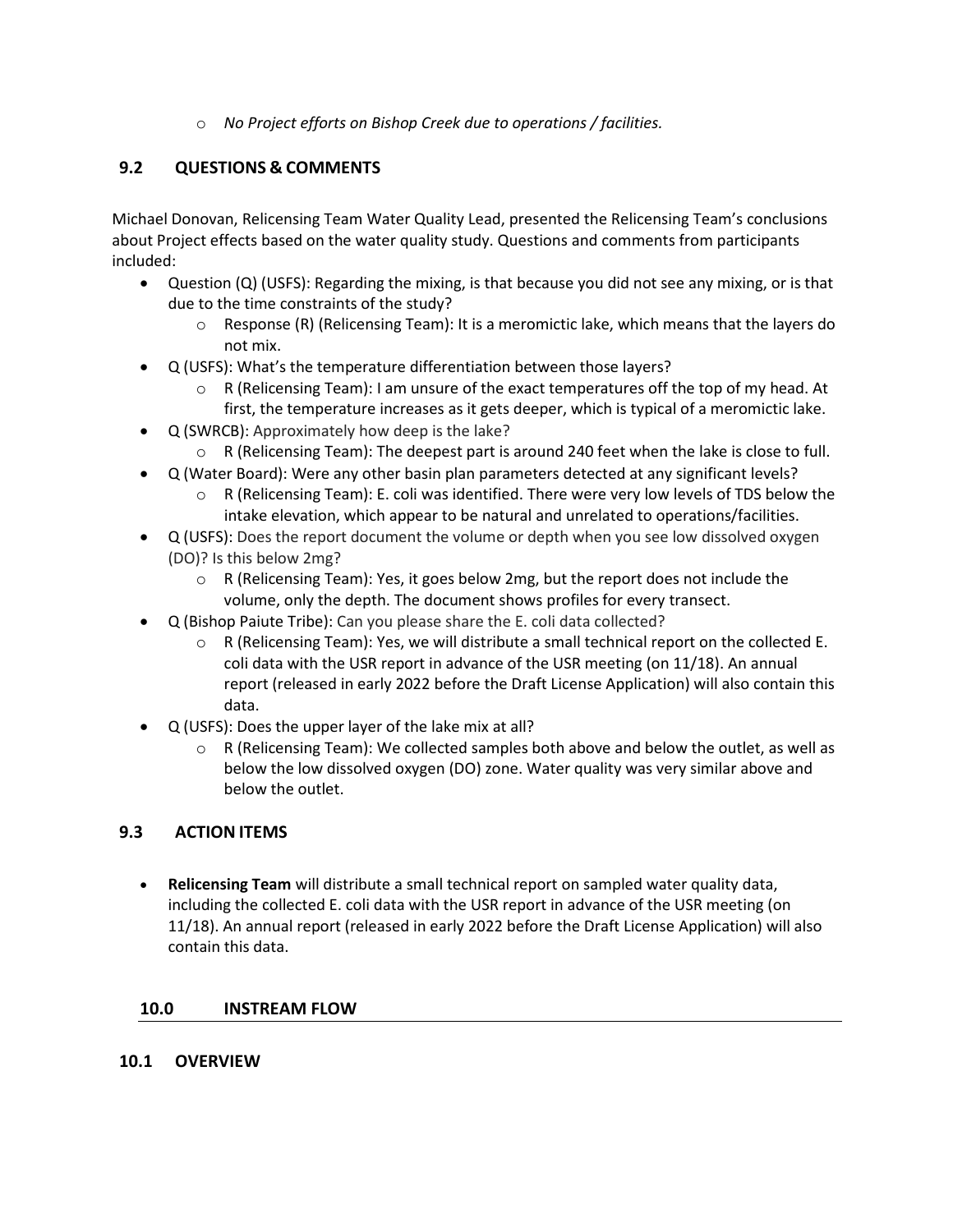The following were the relevant scoping questions for the instream flow study plans, followed by the Team's high-level assessment of Project effects based on the study results. Reference the meeting slides for more detail.

- (2) Effects of Project operation, including the current minimum instream flow releases and channel maintenance flows on resident fish and aquatic habitat in Project affected stream reaches.
	- *No Project effect under proposed action, absent resource management objectives/overlays.*

# **10.2 QUESTIONS & COMMENTS**

Brandon Kulick, Relicensing Team Instream Flow Lead, presented the Relicensing Team's conclusions about Project effects based on the instream flows study.

• There were no questions or comments in this section.

### **10.3 ACTION ITEMS**

• There were no action items in this section.

### **11.0 FISHERIES**

### **11.1 OVERVIEW**

The following were the relevant scoping questions for the fisheries study plans, followed by the Team's high-level assessment of Project effects based on the study results. Reference the meeting slides for more detail.

- (3) Effects of Project operation and facilities on upstream and downstream fish passage, including entrainment and turbine mortality.
	- *No Project effect identified for Project facilities and operations. This issue was not identified by stakeholders but is a standard area of interest by FERC; an entrainment study was conducted during the previous relicensing.*
- (4) Effects of Project operation on fish populations in Project reservoirs and Project affected stream reaches.
	- *No Project effect identified for Project reservoirs. Facilities, as well as operations and management (O&M) activities relating to this resource, are consistent with the identified resource management objectives in the Inyo National Forest Land Management Plan.*
	- *No Project effect identified for Project streams.*
- (5) Effects of Project operation and facilities on the potential spread of invasive mussels to Project reservoirs.
	- *This area of concern was not identified by the TWGs; discussions indicated no concerns with invasive mussels.*
- (6) Effects of continued Project operation on the federally listed endangered Owens tui chub.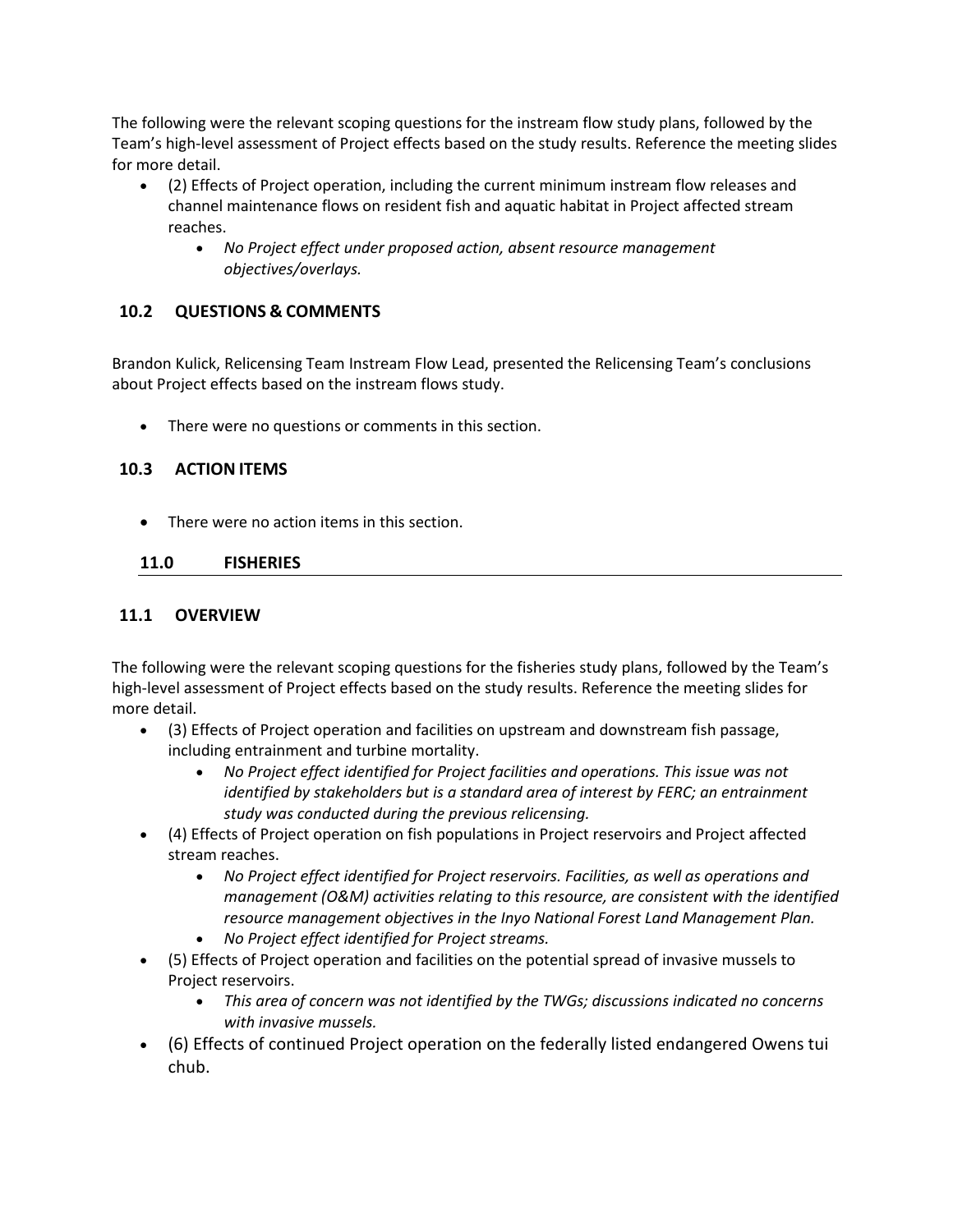• *No Project effect of Project operations under the proposed action on the Owens tui chub. There are no known populations in the Project area.*

# **11.2 QUESTIONS & COMMENTS**

Brandon Kulik, Relicensing Team Fisheries Lead, presented the Relicensing Team's conclusions about Project effects based on the fisheries study. Questions and comments from participants included:

- Q (USFS): Do we know where the Owens tui chub is located?
	- $\circ$  R (Relicensing Team): This species is reported in literature as native to the general Owens River basin, and not specifically the Project area. We do not know their exact location; but none were detected in the Project area during the study.
- Q (CDFW): When was the Owens sucker population previously surveyed?
	- $\circ$  R (Relicensing Team): There was not a concern before, but SCE was asked to conduct studies and account for flows that would support their potential habitat suitability in the future.
- Q (USFS): Do you have any previous presence/absence results?
	- $\circ$  R (Relicensing Team): No, we were asked to study this, because it is reasonable to think that the lower reaches (*i.e.* specifically below intakes 5 and 6) of the study area might support them someday.

### **11.3 ACTION ITEMS**

• There were no action items in this section.

# **12.0 SEDIMENT/GEOMORPHOLOGY**

### **12.1 OVERVIEW**

The following were the relevant scoping questions for the sediment/geomorphology study plans, followed by the Team's high-level assessment of Project effects based on the study results. Reference the meeting slides for more detail.

- (7) Effects of Project operation and facilities on recruitment and movement of large woody debris and coarse sediment on aquatic habitat including macroinvertebrates.
	- o *No changes in current operations or facilities, therefore, no new impacts would occur. The Technical Report is still in draft stage – therefore findings relative to tracer-rock studies are pending.*
	- o *Periodic drawdown of the intake reservoirs for maintenance of the intake structures release water and sediment from the low-level outlets.*
	- o *There is minimal LWM that is transported through bypassed reaches, other than a notably higher LWM volume in the stream reach below the confluence of Coyote Creek (upstream of Intake 5).*

### **12.2 QUESTIONS & COMMENTS**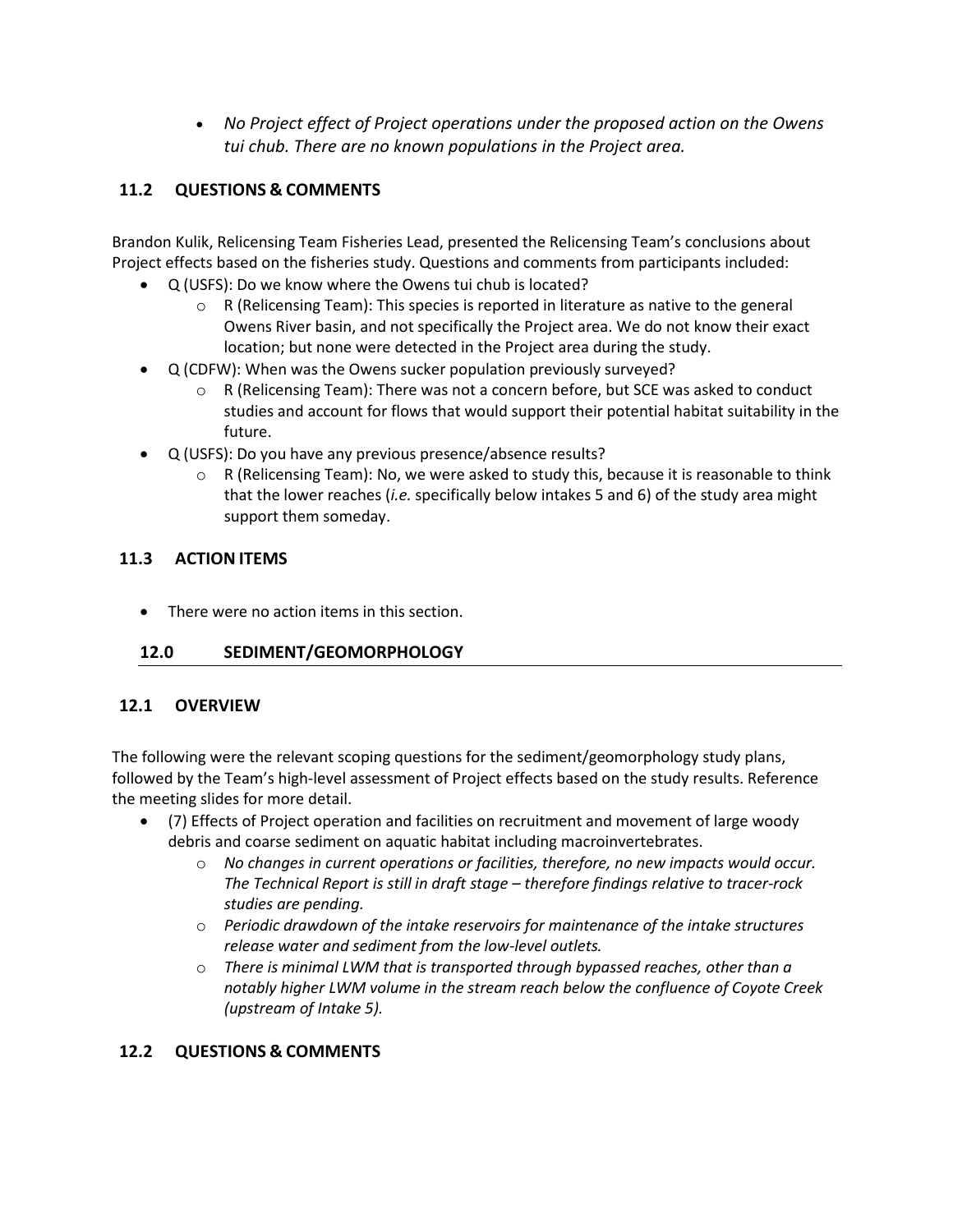Tyler Kreider, Relicensing Team Sediment Lead, presented the Relicensing Team's conclusions about Project effects based on the sediment and geomorphology study. Questions and comments from participants included:

- Q (USFS): I think this discussion would benefit by having more hydrologists in attendance. Can we set up a follow-up meeting with the hydrologists?
	- $\circ$  R (Relicensing Team): Yes, we can set up a follow-up meeting with hydrologists if needed, and we will be covering a lot of this information during the USR meeting.
- Q (USFS): Did you quantify where you see the sediment sources coming from?
	- o R (Relicensing Team): We did not see a lot of sediment moving through the reach. Overall, the reaches are relatively stable. With the established riparian community, we are not seeing bank erosion, but we did not specifically source this. We suspect that a lot of this is from overland runoff.
- Q (USFS): Can you explain the 200 cfs operation constraint?
	- $\circ$  R (Relicensing Team): That study was conducted in the 1990s. I suspect that was likely a low-level outlet release. That number may have been nominal.

# **12.3 ACTION ITEMS**

- **KW** will invite additional USFS staff to the 11/4 Operations Model meeting (in addition to Tristan and Todd, KW will add Casey, Kary, and Michael).
	- o **Relicensing Team** offered to set up an additional meeting with USFS if the 11/4 Ops Model meeting and 11/18 USR meeting do not answer their questions.

### **13.0 REVIEW SCHEDULE AND UPCOMING DATES**

### **13.1 OVERVIEW**

Upcoming dates:

- Informal (non-FERC required) comments due back on Technical Reports and memos as follows:
	- $\degree$  Plants/Wildlife Tech Reports 10/28
	- $_{\circ}$  Lands and Boundary Memo 12/5
	- $\circ$  Facilities Conditions Tech Report 12/14
- Upcoming TWG Engagement Meetings:
	- $\circ$  Fisheries, IFIM, Operations Model, Sediment and Water Quality Effects Meeting 10/28
	- $\circ$  Operations Model Follow up 11/4
	-
	- $\circ$  Meetings to discuss preliminary license conditions 12/7 & 12/9<br>  $\circ$  Continued preliminary license conditions discussions anticipated Continued preliminary license conditions discussions anticipated  $2/15/22 - 4/30/22$

Updated Study Report

- $\bullet$  To be filed  $11/4/21$ 
	- $_{\circ}$  USR Meeting 11/18/21
	- $_{\circ}$  USR Meeting Summary due to FERC 12/3/21
	- $_{\circ}$  Comments due on USR Meeting Summary 1/3/22\*